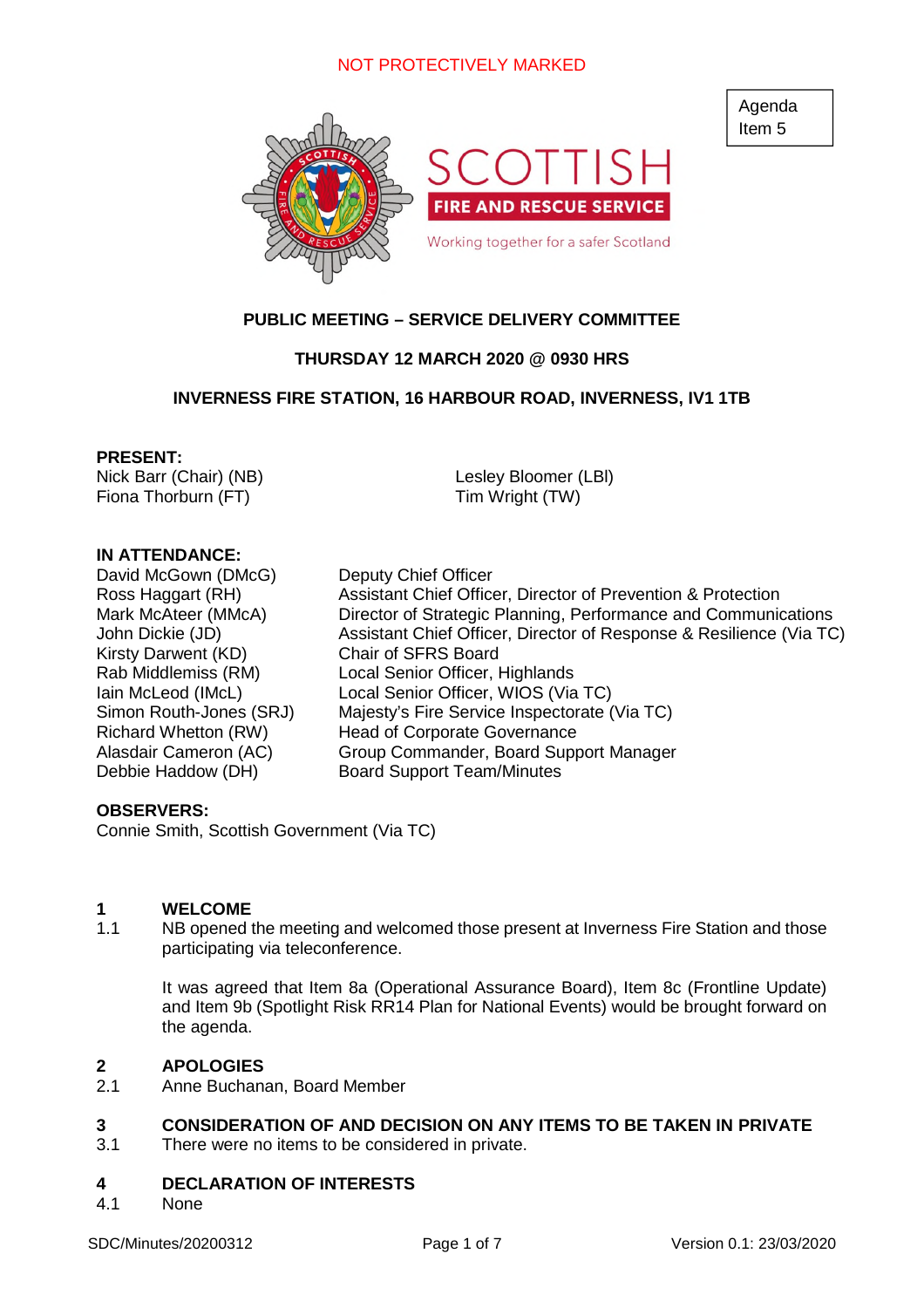### **5 MINUTES OF PREVIOUS MEETING: 10 DECEMBER 2019**

5.1 The minutes of the meeting held on 10 December 2019 were approved as a true record of the meeting.

### **6 ACTION LOG**

- 6.1 The Committee considered the action log and noted the following: Item 7.2 Service Delivery Update (10 December 2019) – It was agreed that the RAG status would be changed back to Green.
- 6.2 The Committee agreed to close off the proposed actions and noted the updated action log.

### **8 OPERATIONAL LEARNING**

#### **8.1 Quarterly Update from OA Board**

- 8.1.1 TW advised the Committee that he attended an Operational Assurance Board meeting which he found useful and informative, in particular the day to day issues faced by the Service. Committee members were offered the opportunity to TC/VC into future meetings.
- 8.1.2 JD informed the Committee of operational discretion declared at a recent incident at Kincardine Bridge and the subsequent work undertaken to review and implement new Standard Operating Procedure. Committee agreed to include this on the Forward Plan under Operational Learning – Water Rescue Operational Discretion.
- 8.1.3 JD advised that good progress was being made in relations to Health and Safety Action Plans and Operational Assurance Significant Action Plans, noting the anticipated position at the end of the year and the opinion of the Health and Safety Executive.
- 8.1.4 It was noted that future updates will be bi-annually.
- 8.1.5 JD noted that the dedicated OA system has been delayed due to ICT capacity and provided assurance that this did not impact on the team progressing work.

#### 8.1.6 **The Committee noted the verbal update.**

#### **8.3 Frontline Update**

- 8.3.1 JD noted that links to the frontline updates were sent to the Committee and asked whether there were any comments/suggestion on the content.
- 8.3.2 The Chair commented that the wide-ranging updates provided assurance that learning was taking place following incidents. The Committee made no further comment on the content and thanked JD for providing the links to the updates which they found informative.

#### 8.3.3 **The Committee noted the report.**

#### **9 SERVICE DELIVERY RISK REGISTER**

#### **9.2 Service Delivery Spotlight Risk – RR14 Plan for National Events (COP 26)**

- 9.2.1 JD informed the Committee of the Conference of Parties (COP 26) event scheduled to be held in Glasgow between 9-20 November 2020 and highlighted the following key areas:
	- Strategic Lead Area Commander Jim Quinn
	- Very limited information available in relation to this UK government event.
	- Operational resources required were unknown at this time.
	- Impact of escalating COVID-19 situation was uncertain.
	- Potential high risk of concurrent events such as COVID-19, severe weather, etc.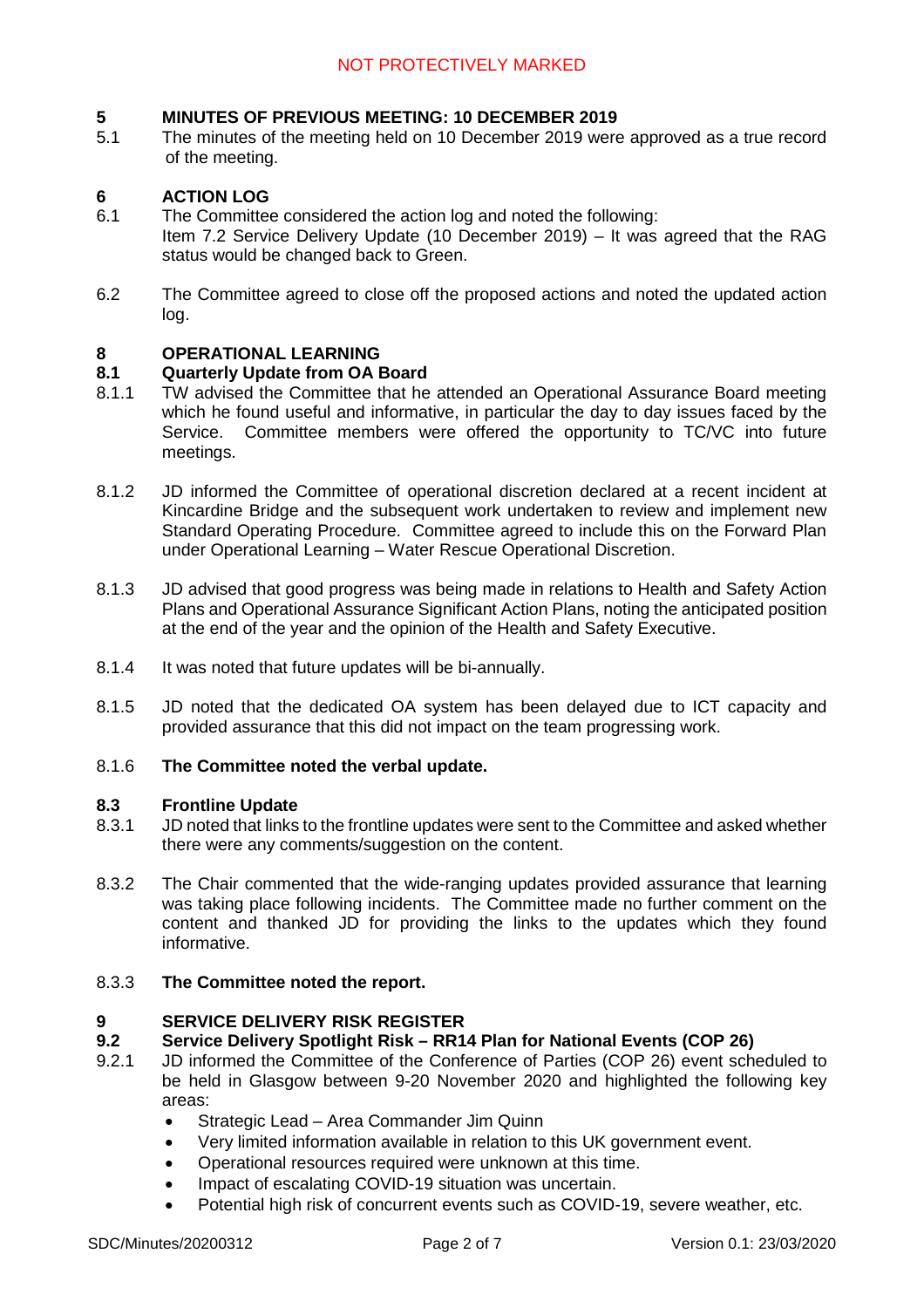- State central funding unagreed but anticipated full recovery expected.
- Paper to be presented to the Strategic Leadership Team requesting the creation of a nominal virtual budget to allow regular reporting of financial information.
- Contact has been made with Paris Fire Brigade (host city of the 2015 event) and a response was anticipated by the end of March 2020
- Further COBRA meeting scheduled (12 March 2020).
- Potential significant impact on business as usual (BaU), however, consideration was being given to minimise impact on BaU.
- 9.2.2 DMcG confirmed that the Service would continue to focus on ensuring BaU, which is effectively the AOP, is delivered should COP 26 take place. However, the impact of COVID-19 was still unknown and this may also adversely impact the delivery of the Annual Operating Plan objectives.

#### 9.2.3 **The Committee noted the verbal update.**

*(JD left the meeting at 1000 hrs)*

#### **7 SERVICE DELIVERY PERFORMANCE REPORTING**

#### **7.1 Quarterly Performance Report For Q3 2019-20**

- 7.1.1 MMcA presented the performance report for quarter 3, highlighted with following key areas:
	- Decrease in Accidental Dwelling Fires.
	- Entry/Exit incidents continues to increase.
	- Accidental Dwelling Fires High Severity rating Amber but no particular issue has been identified.
	- RDS Availability down on 3 year average.
	- Increase in Secondary Fire, Refuse within Q3 primarily due to weather conditions during this period.
- 7.1.2 The Committee asked whether the reduction in incidents recorded in ILO1 could be considered a downward trend. DMcG noted that this is part of a long term trend, however as these were small numbers any increase could impact significantly.
- 7.1.3 The Committee commented on Home Fire Safety Visit figures and the difference between the 3 Service Delivery Areas. The different referral pathways and classification of At Risk Groups, both deprived areas and rurality, were noted. RH noted that the Service were looking at different referral pathways, different methods of engagement/providing advice and targeting visits based on risk.

#### 7.1.4 **The Committee noted the report.**

### **7.2 Performance Improvement Forum (PIF) Update: January 2020**

- 7.2.1 MMcA informed the Committee that a paper has been submitted to the Strategic Leadership Team seeking approval to dissolve the PIF and for reports in future to be taken to the Senior Management Team (SMT) for direct Heads of Function scrutiny of action plans/impact of recommendations. The proposed move to monthly reporting through InPhase would strengthen the process and provide a greater insight of impact of recommendations.
- 7.2.2 The Committee welcomed this change and requested the Board have sight of the final proposals. MMcA to update the Committee (via email) when the PIF review proposal would be discussed.

#### **ACTION: MMcA**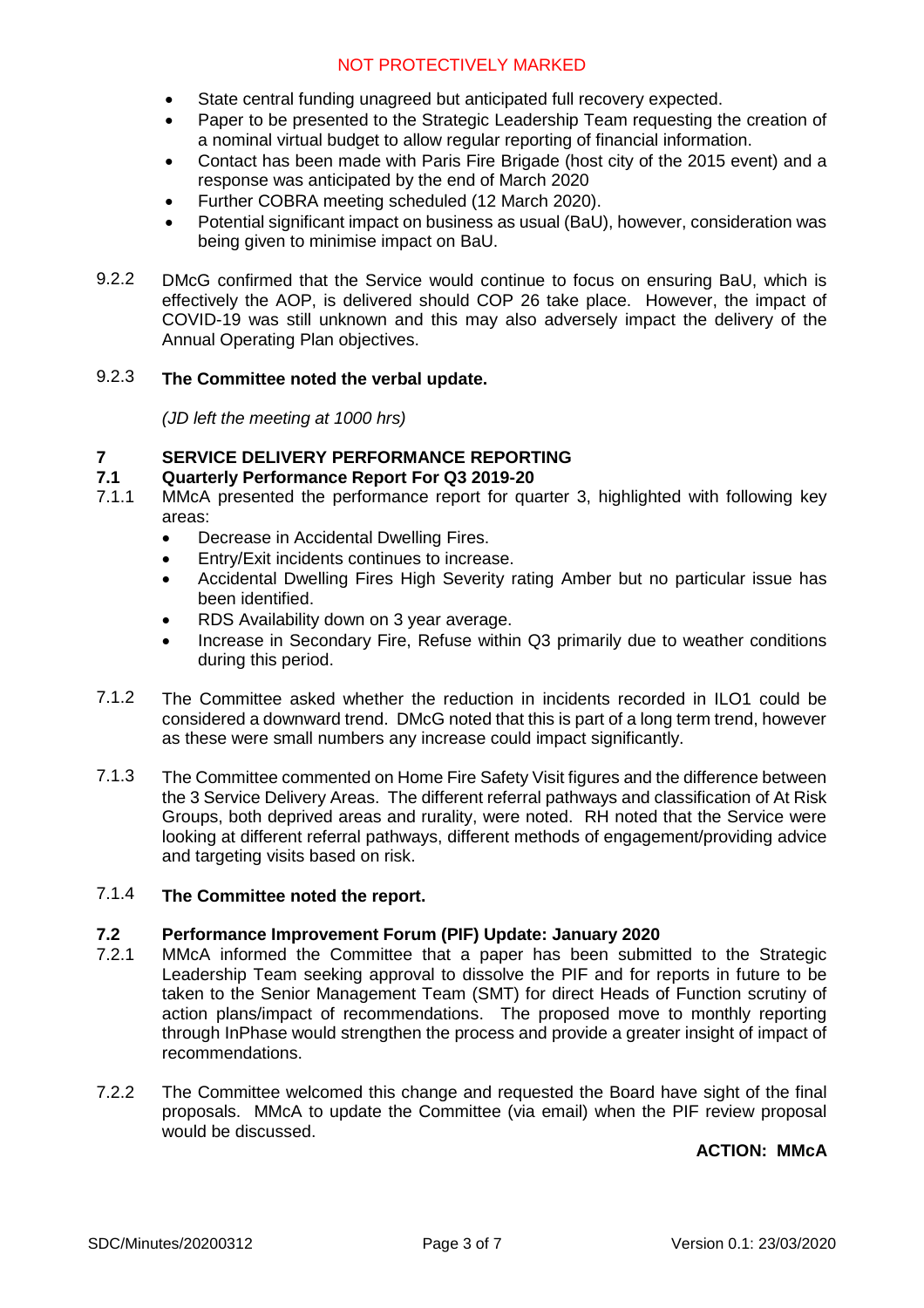- 7.2.3 MMcA presented a 6 monthly update on the 4 action plans in place as at January 2020, noting that 105 actions were complete (blue), 16 were on track (green), 2 were behind schedule (amber) and one action would not be completed by the target date (red).
- 7.2.4 An update was provided in relation to the red action noting that further meetings had been arranged to discuss the RDS Terms and Conditions.

#### 7.2.5 **The Committee noted the report.**

- **7.3 Performance Improvement Plan (PIF) Closure of Action Plans: HMFSI an Overview of the Scottish Fire and Rescue Service**
- 7.3.1 MMcA presented the Committee with the update on the HMFSI An Overview of the Scottish Fire and Rescue Service report and noted that it was closed at the recent Corporate Assurance Board meeting (24 February 2020).
- 7.3.2 The Committee requested the additional of a timeline to be added to future reports indicating initial report date.

#### 7.3.3

### **The Committee noted the report.**

#### **7.4 Local Senior Officer Update – Rab Middlemiss**

- 7.4.1 Rab Middlemiss, Local Senior Officer Highlands gave a presentation on the key issues, risks and update on UFAS within the Highland area. The following key areas were noted:
	- Outline of geography. demographics, investment, challenges and successes of delivering services in the Highland area, covering:
		- Wildfire responses.
		- UFAS being championed through various initiatives and insight given from another FRS in terms of reduced PDA and subsequent impact.
- 7.4.2 The Committee gained significant insight from the briefing and noted the work undertaken within the Highland area.

*(The meeting broke at 1110 hrs and reconvened at 1120 hrs)*

### **8 OPERATIONAL LEARNING**

### 8.2 **Grenfell Tower Fire – Update Report**

- 8.2.1 RH presented a report to the Committee outlining the work being undertaken by the Service in conjunction with relevant partners, following the Grenfell Tower fire tragedy in June 2017. The following key points were highlighted:
	- Grenfell Inquiry Phase 1 Report and London Fire Brigade Investigation Report published with 46 recommendations and 13 recommendations respectively.
	- All recommendations will be considered and a Rolling Action Log has been developed.
	- Tactical level Grenfell Inquiry Fire Safety Working Group convened.
	- Proposed to update SFRS Board during the standing Committee update.
- 8.2.2 In relation to GT18, RH advised the Committee of the work being undertaken to develop policies for managing a transition from "stay put" to "get out" for certain premises. He noted that Building Standards for new build high rise domestic building has been updated and will require systems (for fire and rescue services use) to be installed to assist with evacuations.
- 8.2.3 In relation to GT05/GT06, RH explained the quarterly inspections schedules for high risk premises and the purpose of MSF Information Plates to assist firefighting purposes and the recommendations to ensure all high rise premises install these plates.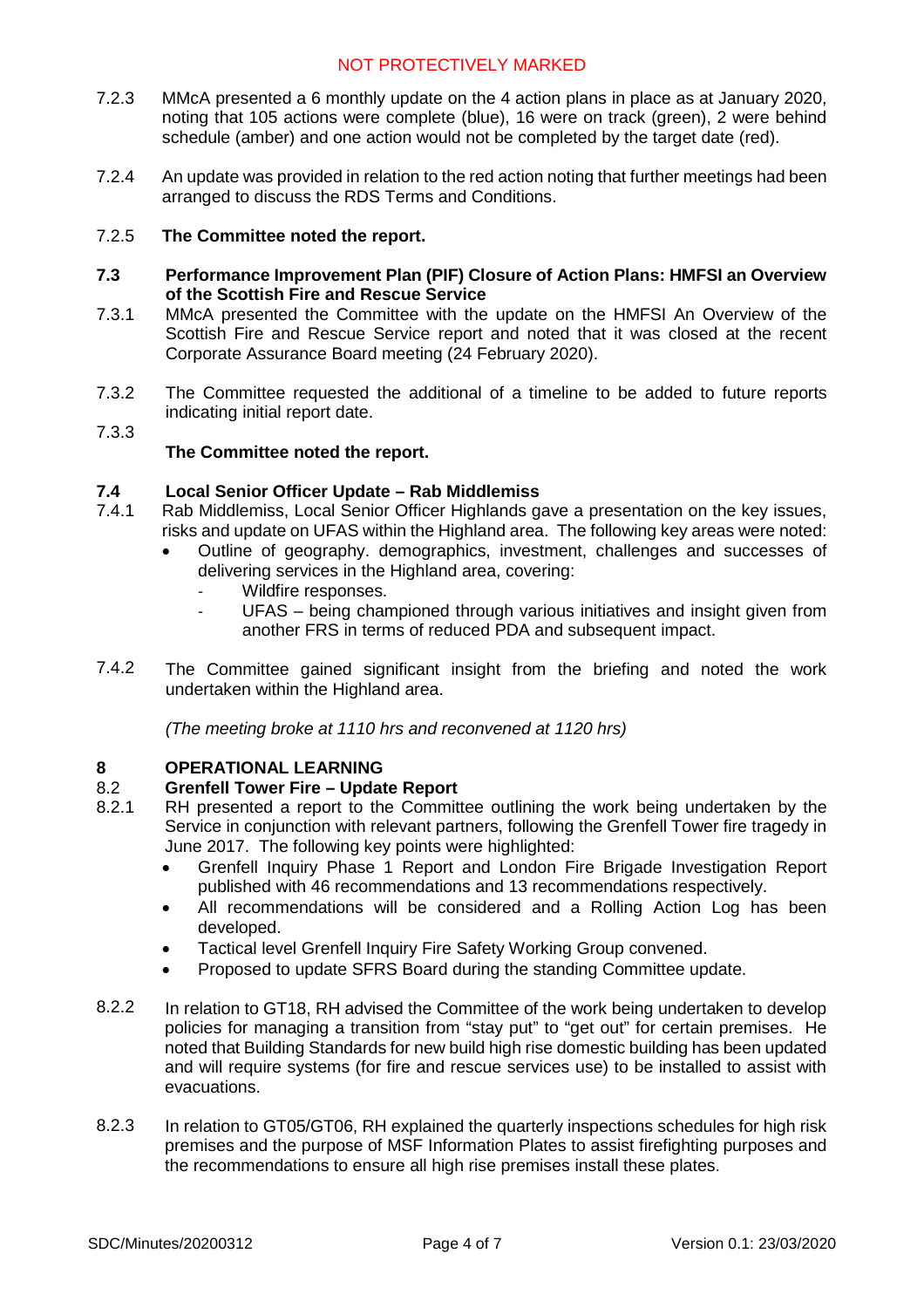8.2.4 RH outlined the principles within which Service operate, the legislative position for high rise premises, duty-holders responsibilities including maintenance of firefighting facilities and the Service's enforcement powers. He commented on the Scottish Government's focus to achieve appropriate outcomes through either or a combination of non-statutory guidance and/or legislation changes.

#### 8.2.5 **The Committee noted the report.**

#### **9 SERVICE DELIVERY RISK REGISTER**

#### 9.1 **Service Delivery Risk Register**

9.1.1 DMcG presented the strategic risk register and noted that there were no adverse movement to any of the risk since the previous meeting. He highlighted that risks SR2.6 (Sufficiency of staff with appropriate skill sets) and SR3.3 (Sufficiency to trained personnel to crew operations control) would be covered under the next agenda item and would now be reviewed due to the escalating situation with COVID-19.

#### 9.1.2 **The Committee noted the report.**

#### 9.3 **COVID-19 – Update on Preparations**

- 9.3.1 DMcG updated the Committee with the following key information:
	- Strategic Leadership Team were currently meeting weekly and Senior Management Team were meeting twice weekly.
	- Ad Hoc SLT meeting arranged for 13 March to discuss potential control measures implemented by UK and Scottish government to move from contain to delay phase.
	- Common recognised information picture relayed at start of every meeting and a series of actions which are morphed into information and guidance document circulated by communications.
	- Decision made to split actions into 2 main areas: Actions to support movement into delay phase and how to continue delivering our services and statutory responsibilities.
	- Main areas of review over the last 7-10 days is how to protect mobilising and response arrangements, isolate control rooms/personnel, supply of consumables assets, ICT provision for home working, focus on expectation of staff in regard to managerial and social distancing whilst continuing to maintain services.
	- Plans for desktop review of Business Continuity Plan by HMFSI.
- 9.3.2 KD acknowledged the rapidly changing situation, the wider context of operational decision making has been set and the Board's role was to receive information around any decisions being made. KD stated that she would ensure that all relevant information from Scottish Government and SLT would be circulated as and when appropriate and both asked/thanked Board Members for their patience at this time.

#### 9.3.3 **The Committee noted the verbal update.**

#### **10 KEY PRIORITIES AND PLANS FOR REDUCING UFAS DEMAND**

- 10.1 RH presented a report to the Committee providing an overview of the Prevention and Protection Directorate's key priorities and plan for reducing Unwanted Fire Alarm Signal (UFAS) demand. The following key areas were noted:
	- Acknowledgement of hard work and good practice at local and Directorate level.
	- Reduction of Pre-Determined Attendance(PDA) approximately 4,000 premises operating with reduced attendance/blue light journeys to UFAS incidents.
	- "Be Aware" campaign launched yesterday.
	- Group Commander Roy Dunsire dedicated and leading on UFAS with a view to mainstreaming good practice and to review current policy. Draft report has been produced and contains 20 recommendations.
	- Structured project management principles introduced to support UFAS work as well as a cross Directorate UFAS Review Working Group convened.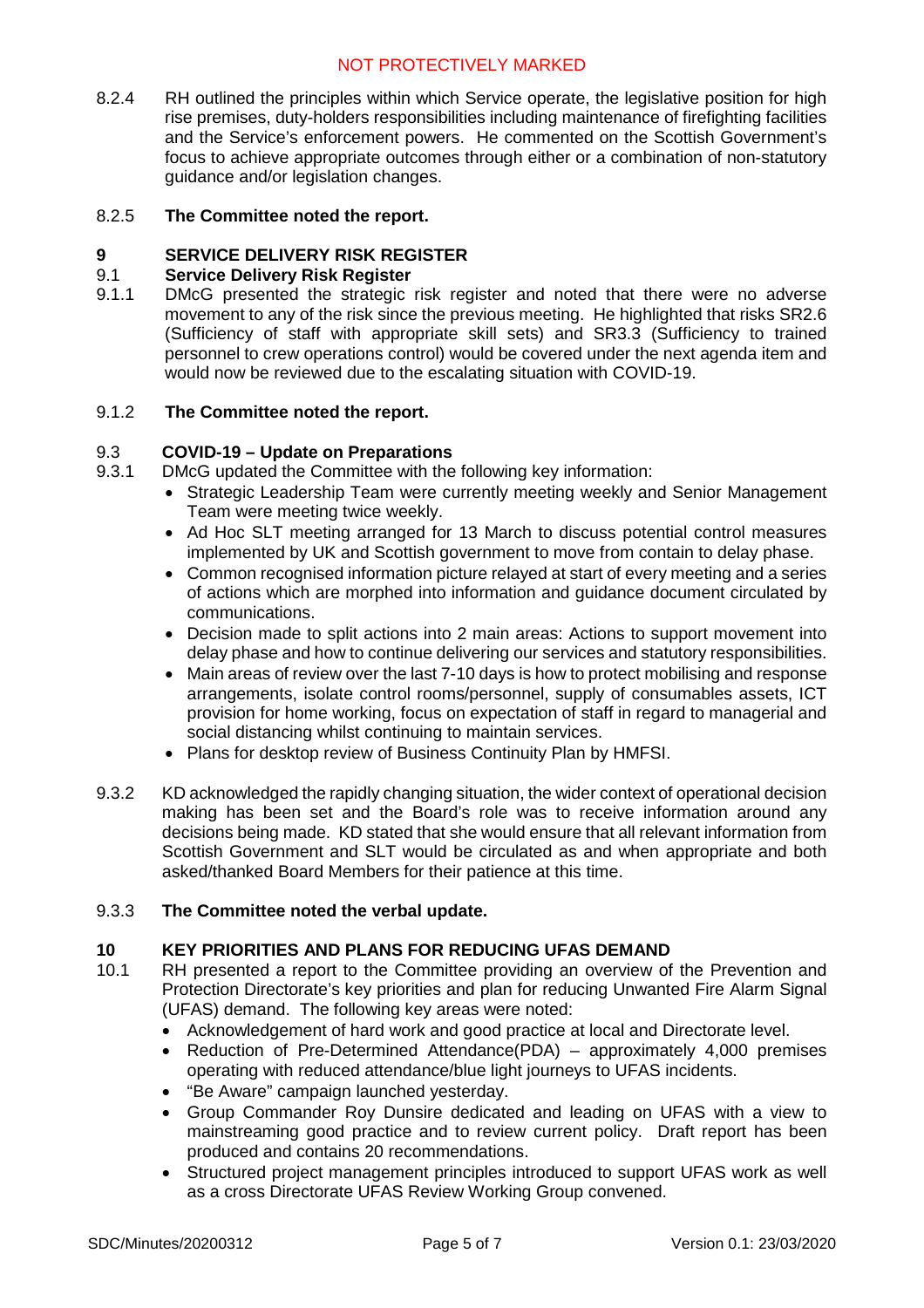- Live UFAS iHub portal created.
- Challenges in capturing detailed data on the current recording/mobilising systems. Potential to integrate new CCMS going forward.

#### 10.2

RH informed the Committee that the updated Performance Management Framework includes 2 performance measures for UFAS. There were the number of UFAS incidents and the number of attendances with applied reduction of PDA (collated locally). The new CCMS will help to accurately capture data for both performance measures.

### 10.3

#### **The Committee noted the report.**

#### **11 REPORTS FOR CONSIDERATION**

#### 11.1 **HMFSI Routine Report - Local Area Inspection and Thematic Inspection Updates**

- 11.1.1 SRJ provided an update on the local area and thematic inspection work being undertaken, highlighting the following:
	- Dumfries and Galloway inspection has been completed and published (21 February 2020).
	- Edinburgh City inspection undertaken, draft report out for consultation with the final report published circa April 2020.
	- Future Local Area Inspection planned for Argyll and Bute, Fife and potentially Angus.
	- RDS Training Points were raised subsequent to consultation period, however the final report has already been published and will be laid before Parliament in March 2020.
	- Command and Control Discussions ongoing in relation to high risk premises. Final report to be drafted and published circa May 2020.
	- Light reviews of COVID-19, "No Deal" Brexit preparedness and COP 26 business continuity.
	- New appointments into the HMFSI.
	- Assessing the Effectiveness of Inspection Activity To examine whether interdependencies in relation to report recommendations were addressed.

#### 11.1.2 **The Committee noted the report.**

#### **12 REVIEW OF COMMITTEE TERMS OF REFERENCE**

- 12.1 AC presented a report to the Committee summarising the key amendments to the revised Terms of Reference
- 12.2 AC presented the revised Committee Terms of Reference, noting the amendments were made to the following sections: Introduction and Responsibilities. It was noted that further amendments would be required due to the revised Strategic Leadership Team structure.

#### 12.3 **The Committee recommended the review Terms of Reference, pending further amendment, for approval to the Board**.

## **13 FORWARD PLANNING**

### **Committee Forward Plan**

- 13.1.1 The Committee confirmed these as undernoted:
	- Quarterly OA Board Update to be amended to bi-annually.
	- Operational Learning Water Rescue Operation Discretion
- 13.1.2 Consideration to be given to spotlight performance similar to risk spotlight at future meetings.
- 13.2 **Items for Consideration at Future IGC, Board and Strategy/Information and Development Day Meetings**
- 13.2.1 There were no items for consideration.